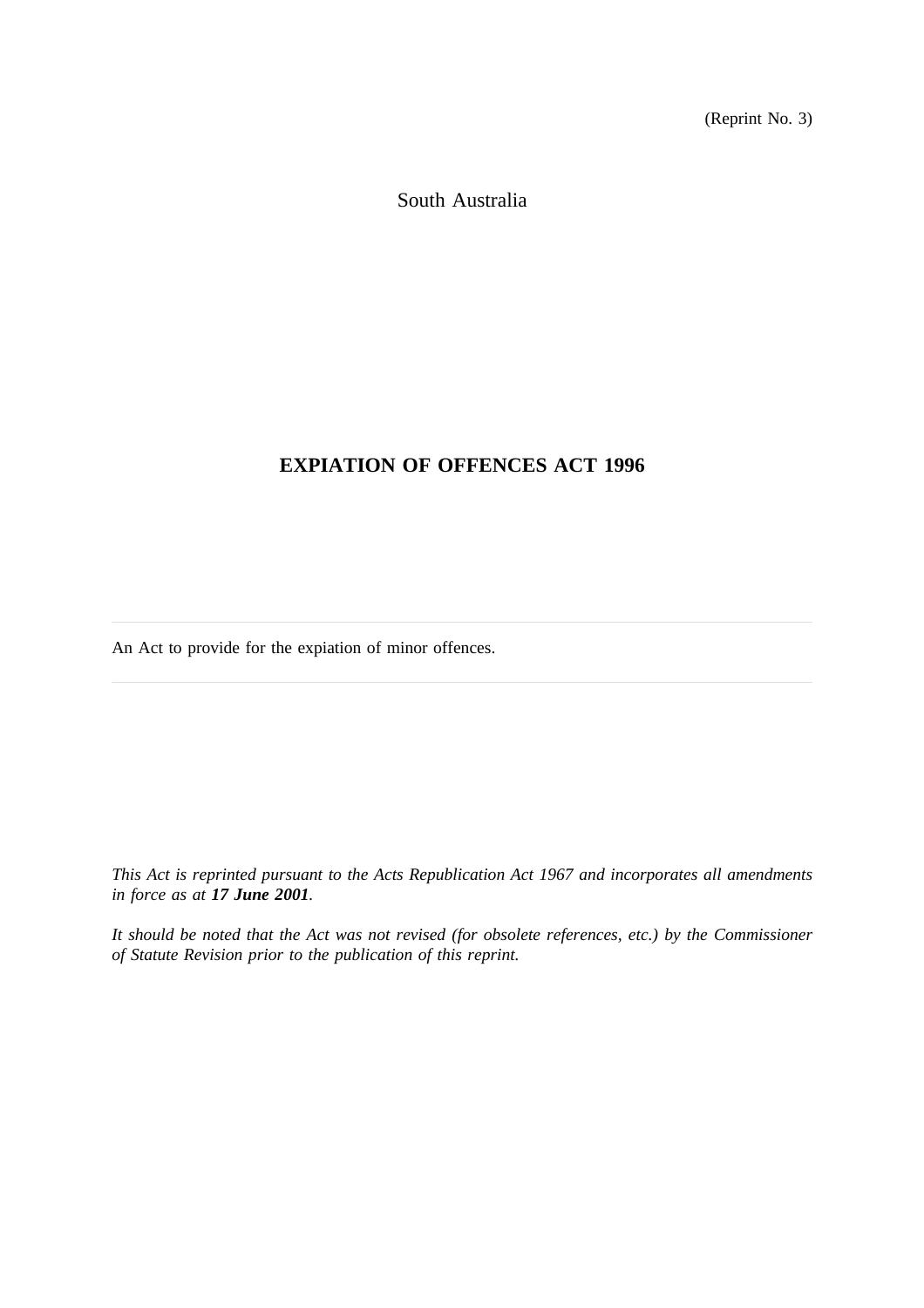# **EXPIATION OF OFFENCES ACT 1996**

being

Expiation of Offences Act 1996 No. 27 of 1996 [Assented to 2 May 1996]<sup>1</sup>

as amended by

Statutes Amendment (Fine Enforcement) Act 1998 No. 60 of 1998 [Assented to 3 September 1998]<sup>2</sup> **Motor Vehicles (Miscellaneous) Amendment Act 1999 No. 52 of 1999 [Assented to 12 August 1999]3** Statutes Amendment and Repeal (Attorney-General's Portfolio) Act 2000 No. 57 of 2000 [Assented to 20 July  $20001^4$ 

- <sup>2</sup> Part 6 (ss. 31-38) came into operation 6 March 2000: *Gaz*. 18 November 1999, p. 2358.<br>5 Section 05 come into operation 17 June 2001: *Gaz*. 7 June 2001, p. 2144
- **3 Section 95 came into operation 17 June 2001:** *Gaz*, **7 June 2001, p. 2144.**<br> $\frac{1}{4}$  **Dott** 12 (ss. 26 & 27) came into operation 1 October 2000: *Gaz*, 28 Soptember

N.B. The amendments effected to this Act by the *Expiation of Offences (Trifling Offences) Amendment Act 2001* had not been brought into operation at the date of, and have not been included in, this reprint.

*NOTE:*

- *Asterisks indicate repeal or deletion of text.*
- *Entries appearing in bold type indicate the amendments incorporated since the last reprint.*
- *For the legislative history of the Act see Appendix.*

<sup>&</sup>lt;sup>1</sup> Came into operation 3 February 1997: *Gaz*. 19 December 1996, p. 1922.<br><sup>2</sup> Part 6 (ss. 31.38) came into operation 6 March 2000: *Gaz*. 18 November

<sup>4</sup> Part 12 (ss. 26 & 27) came into operation 1 October 2000: *Gaz*. 28 September 2000, p. 2221.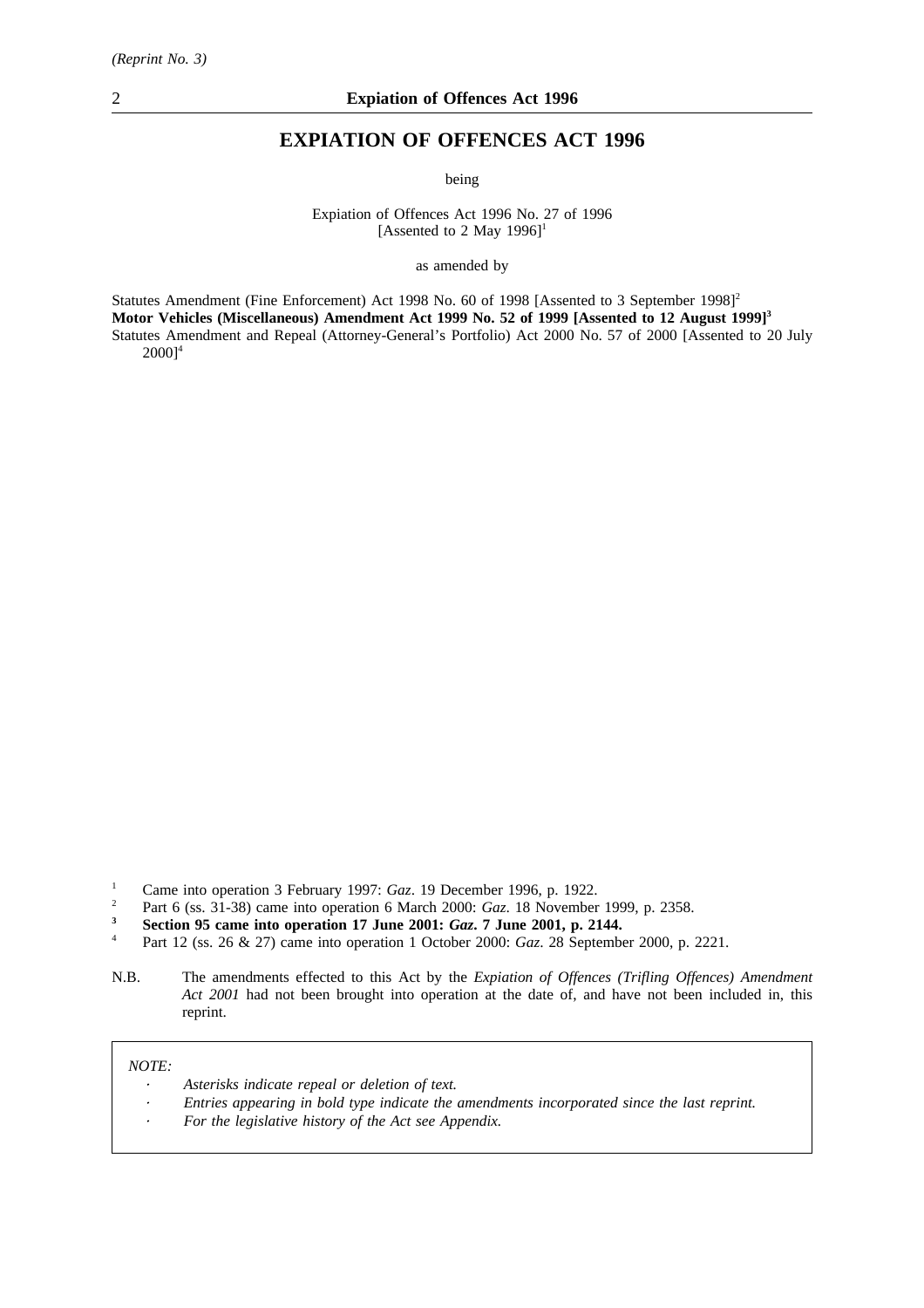# **SUMMARY OF PROVISIONS**

| 1.   | Short title                                                      |
|------|------------------------------------------------------------------|
| 2.   | Commencement                                                     |
| 3.   | Application of Act                                               |
| 4.   | Interpretation                                                   |
| 5.   | Certain offences may be expiated                                 |
| 6.   | <b>Expiation</b> notices                                         |
| 7.   | Payment by card                                                  |
| 8.   | Alleged offender may elect to be prosecuted                      |
| 9.   | Options in cases of hardship                                     |
| 10.  | Review of cancellation of order for relief                       |
| 11.  | Expiation reminder notices                                       |
| 12.  | Late payment                                                     |
| 13.  | Enforcement procedures                                           |
| 14.  | Enforcement orders are not subject to appeal but may be reviewed |
| 15.  | Effect of expiation                                              |
| 16.  | Withdrawal of expiation notices                                  |
| 17.  | Application of payments                                          |
| 18.  | Giving of certain notices and certificates                       |
| 18A. | Exercise of Registrar's powers                                   |
| 19.  | Non-derogation                                                   |
| 20.  | Regulations                                                      |
|      |                                                                  |

# **APPENDIX LEGISLATIVE HISTORY**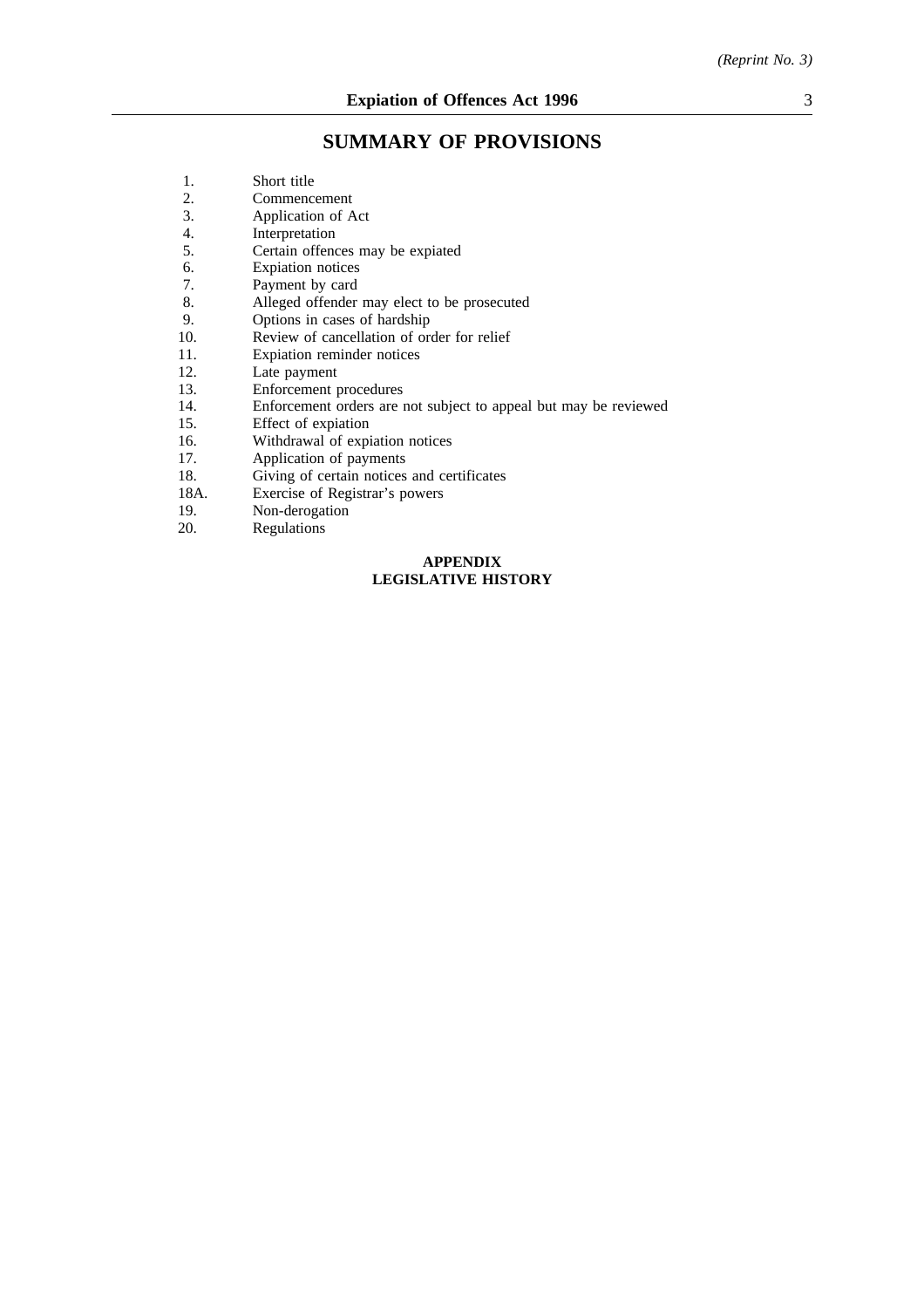4 **Expiation of Offences Act 1996**

## **The Parliament of South Australia enacts as follows:**

## **Short title**

**1.** This Act may be cited as the *Expiation of Offences Act 1996*.

# **Commencement**

**2.** This Act will come into operation on a day to be fixed by proclamation.

# **Application of Act**

**3.** This Act applies only in relation to an expiation notice issued after the commencement of this Act.

# **Interpretation**

**4.** In this Act, unless the contrary intention appears—

"**child**", in relation to an offence, means a person who was under the age of 16 years at the time the offence is alleged to have been committed;

"**council**" means a council established under the *Local Government Act 1934* and includes a controlling authority established under that Act;

"**Court**" means—

- *(a)* in relation to an expiation notice issued to a person who was under the age of 18 years at the time of the alleged offence—the Youth Court;
- *(b)* in relation to any other expiation notice—the Magistrates Court;

"**expiation period**" means the period specified in an expiation notice for payment of the expiation fee;

## "**issuing authority**" means—

- *(a)* if an expiation notice is given by a member of the police force—the Commissioner of Police;
- *(b)* in any other case—the Minister, statutory authority or council on whose behalf an expiation notice is given;

"**the Manager, Penalty Management**" means the person holding or acting in the office of Manager, Penalty Management under the *Magistrates Court Act 1991*;

"**Registrar**" means—

- *(a)* in relation to an expiation notice issued to a person who was under the age of 18 years at the time of the alleged offence—Registrar of the Youth Court;
- *(b)* in relation to any other expiation notice—Registrar as defined in the *Magistrates Court Act 1991*.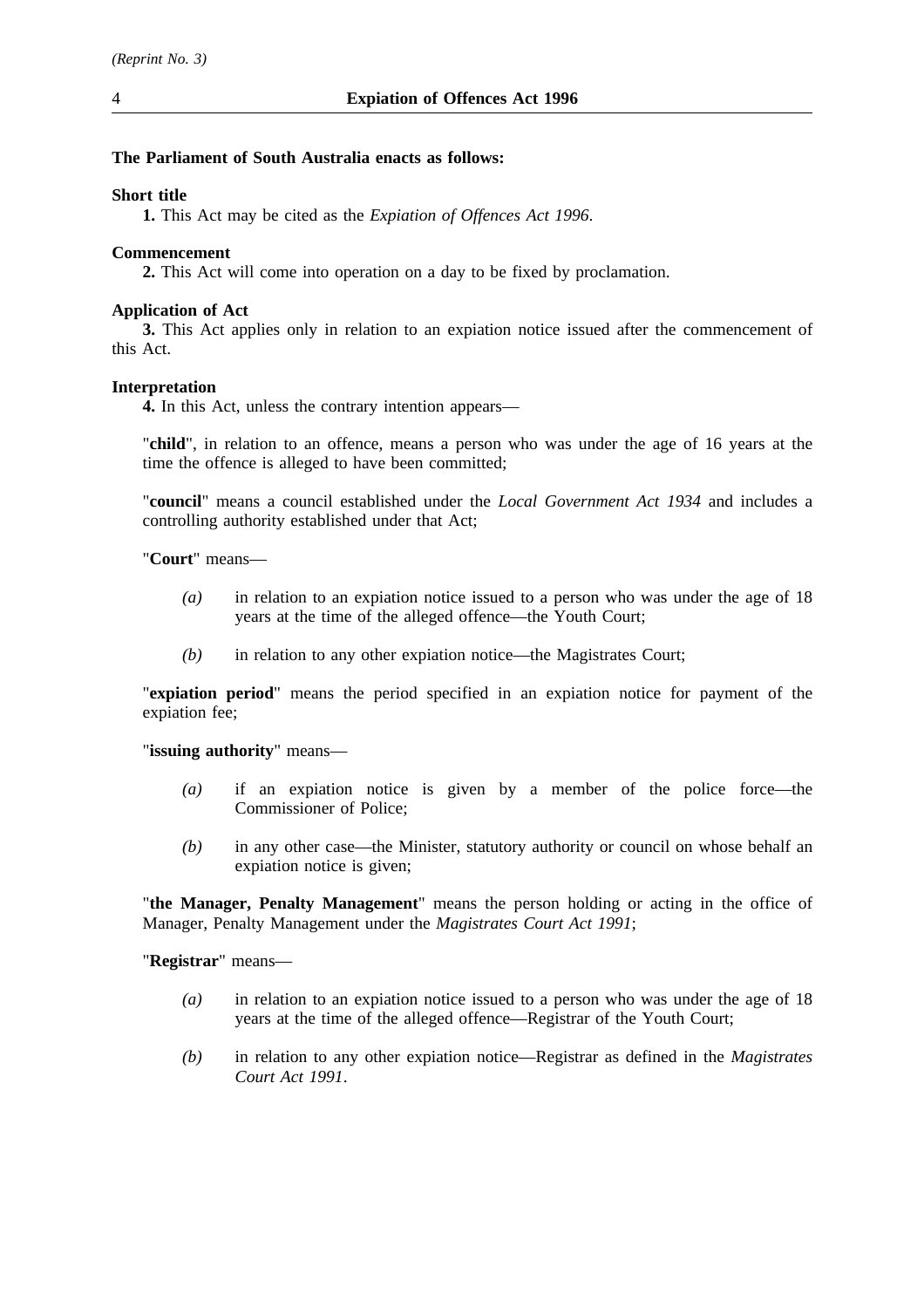## **Certain offences may be expiated**

**5.** (1) If an expiation fee is fixed by or under an Act, regulation or by-law in respect of an offence, an expiation notice may be given under this Act to a person alleged to have committed the offence and the alleged offence may accordingly be expiated in accordance with this Act.

*[Note: The Criminal Injuries Compensation Act 1978 s. 13(5) provides that an offence is not expiated until the levy imposed by that Act is paid.]*

(2) Subsection (1) applies in relation to offences committed before or after the commencement of this Act.

(3) Subject to subsection (4), a power under an Act to impose a penalty for the contravention of a regulation or by-law will be taken to include the power—

- *(a)* to provide that an alleged offence against the regulation or by-law may be expiated in accordance with this Act; and
- *(b)* to fix for that purpose an expiation fee not exceeding—
	- (i) if the maximum fine prescribed for the offence is expressed as a divisional fine—a divisional expiation fee of the same division; or
	- (ii) in any other case—
		- (A) \$315; or
		- (B) 25% of the maximum fine prescribed for the offence,

whichever is the lesser.

(4) An offence against a regulation or by-law that is an offence involving violence is not and cannot be, despite subsection (3) or the provisions of any other Act, an expiable offence.

*[Note: Various other Acts (e.g., the Controlled Substances Act 1984) provide that certain offences may be expiated in accordance with this Act.*

> *Section 28A of the Acts Interpretation Act 1915 sets out a scale of divisional expiation fees for use when an expiation fee is expressed as a divisional fee (i.e., not in dollars).]*

#### **Expiation notices**

**6.** (1) An expiation notice—

- *(a)* may relate to up to 3 alleged offences arising out of the same incident (i.e., if they are committed contemporaneously, or in succession, one following immediately upon another); and
- *(b)* must be in the prescribed form; and
- *(c)* must specify that the expiation fee is to be paid within 28 days from (and including) the date of the notice; and
- *(d)* must specify to whom the expiation fee is payable; and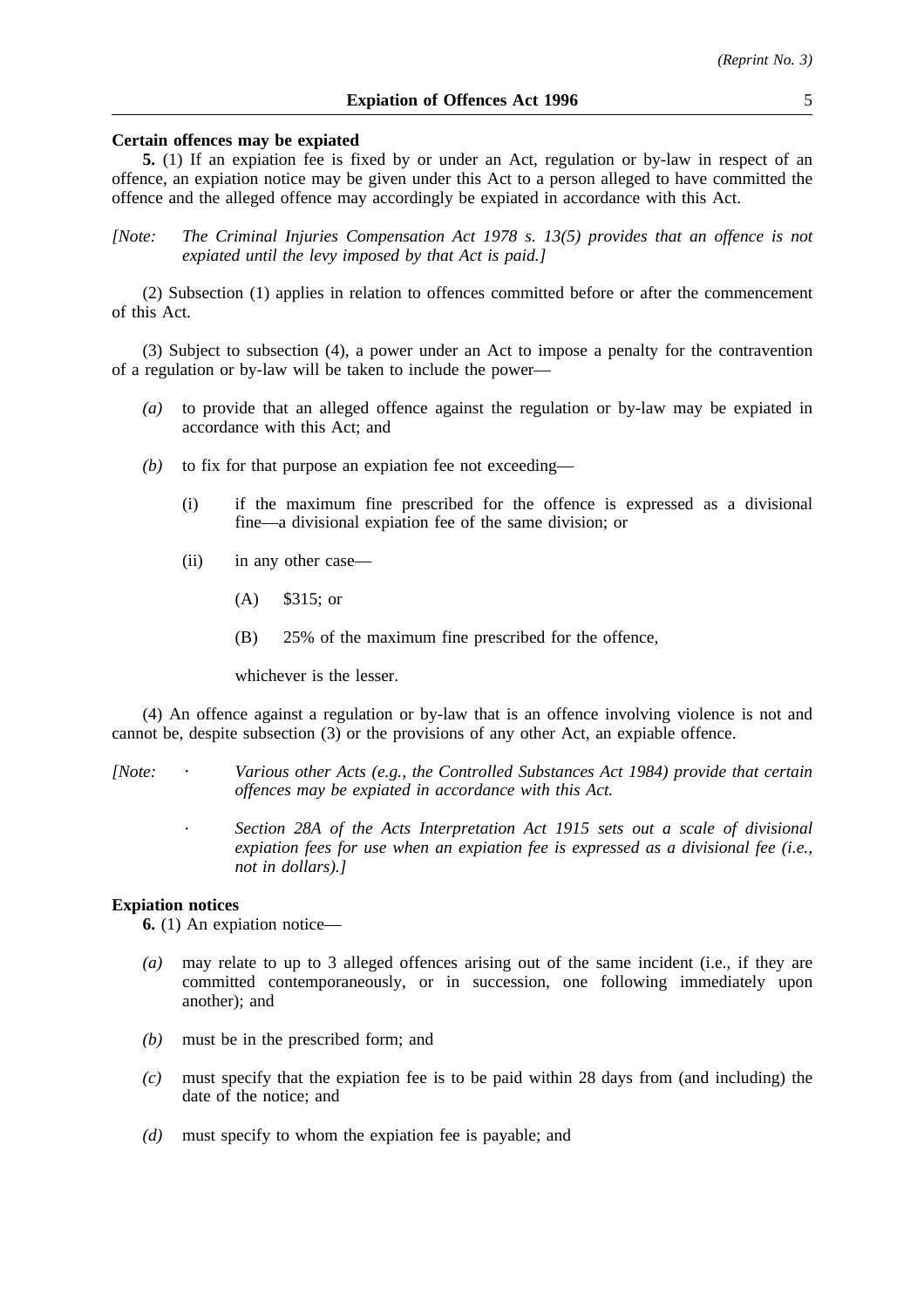- *(e)* cannot be given after the expiry of the period of 6 months from the date on which the offence was, or offences were, alleged to have been committed; and
- *(f)* cannot be given to a person if a prosecution has been commenced against the person for the alleged offence or offences; and
- *(g)* cannot (except where some other Act provides otherwise) be given to a child; and
- *(h)* cannot, if the regulations or some other Act so provides in relation to a particular offence, be given to a person under the age of 18 years; and
- *(i)* if a vehicle is involved in the commission of the alleged offence or offences and is found unattended—may be addressed to the owner or driver of the vehicle without naming or otherwise identifying him or her; and
- *(j)* may be given—
	- (i) personally or by service on an employee or agent of the alleged offender; or
	- (ii) by post addressed to the alleged offender's last known place of business or residence; or
	- (iii) if a vehicle is involved in the commission of the alleged offence or offences and is found unattended—by affixing or placing the notice on that vehicle; and
- *(k)* must be accompanied by a notice in the prescribed form by which the alleged offender may elect to be prosecuted for the offence or any of the offences to which the expiation notice relates.
- *[Note: Certain other Acts (e.g., the Local Government Act 1934 s. 789D and the Road Traffic Act 1961 s. 174A) require that an expiation notice given to the registered owner of a motor vehicle must be accompanied by a notice relating to the question of whether the owner was the driver at the time of the alleged offence.]*

(2) If an expiation notice is served on an employee or agent of the alleged offender, the employee or agent must, as soon as is reasonably practicable after receiving the notice, give the notice to his or her employer or principal.

Maximum penalty: \$50.

- (3) An expiation notice may only be given by—
- *(a)* a member of the police force; or
- *(b)* a person who is authorised in writing by—
	- (i) the Minister responsible for the administration of the Act against which the offence is alleged to have been committed; or
	- (ii) the statutory authority or council responsible for the enforcement of the provision against which the offence is alleged to have been committed,

to give expiation notices for the alleged offence; or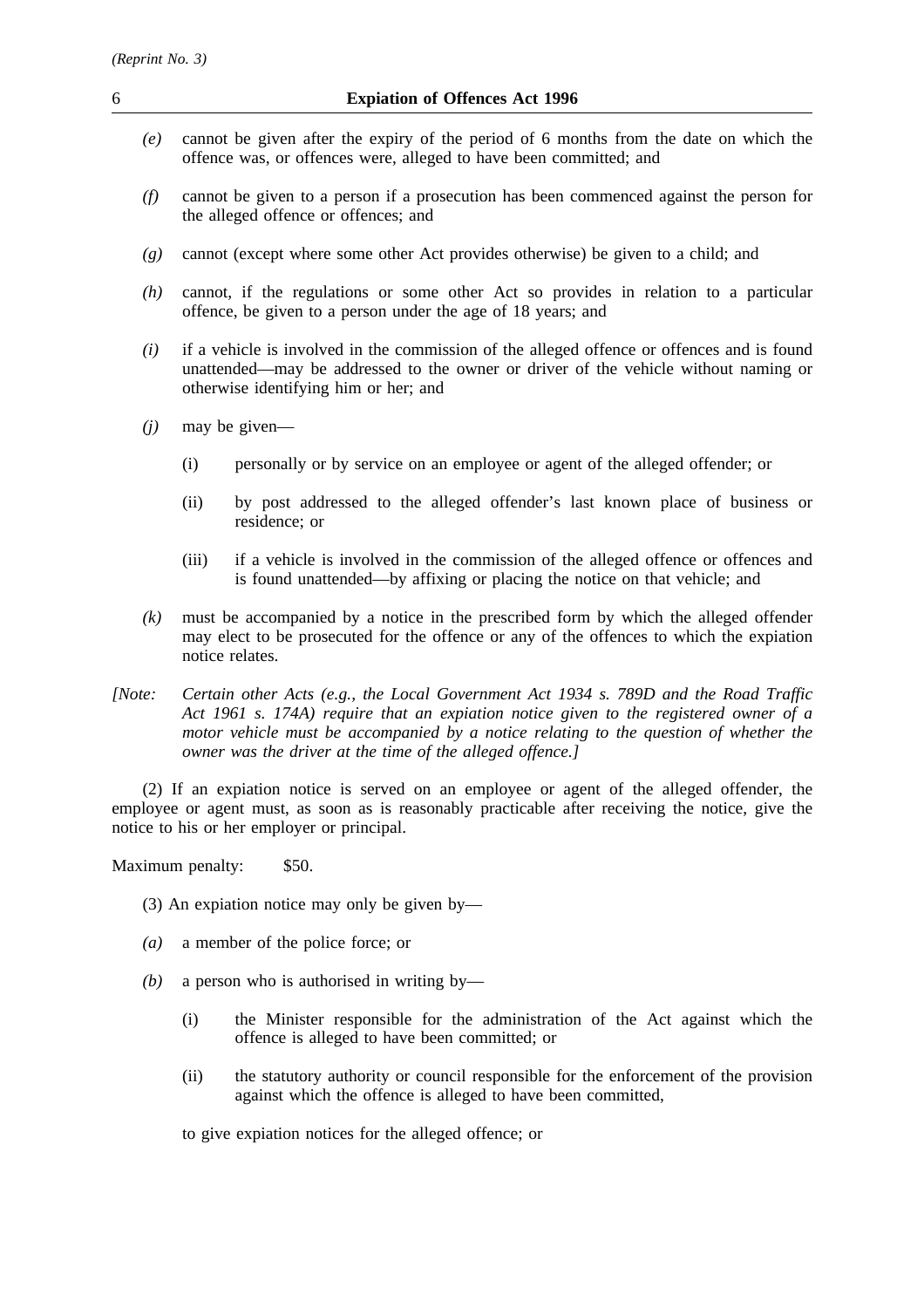*(c)* a person who is authorised to give expiation notices for the alleged offence by or under the Act against which the offence is alleged to have been committed.

(4) If an officer or employee of a council is authorised by or under an Act to exercise powers as an inspector (or other authorised person) for the purposes of the enforcement of a provision of that Act, the officer or employee—

- *(a)* is authorised to give an expiation notice for an alleged offence against that provision; and
- *(b)* in giving such a notice, will be taken to be doing so on behalf of the council.

(5) If an expiation notice is given to an alleged offender, no further expiation notice can be given to that person in respect of any other alleged expiable offence arising out of the same incident, except in the following circumstances:

if the expiation notice already given to the alleged offender relates to an offence, or offences, against the *Road Traffic Act 1961* or the *Motor Vehicles Act 1959*, a further expiation notice may be given to him or her in respect of an alleged offence against section 74, 75A, 81, 81A or 81AB of the *Motor Vehicles Act 1959*.

#### **Payment by card**

**7.** Any amount payable under an expiation notice may be paid by using a credit card, charge card or debit card, if facilities for their use are available at the place at which the payment is to be made.

## **Alleged offender may elect to be prosecuted**

**8.** (1) An alleged offender may, by notice in the prescribed form given personally or by post to the issuing authority, elect to be prosecuted for the offence or any of the offences to which the expiation notice relates.

(2) An election to be prosecuted for an offence cannot be made after—

- *(a)* if the alleged offender is granted an order for relief under section 9—the granting of the order;
- *(b)* in any other case—the making of an enforcement order under section 13 in respect of the offence.

(3) If an election is made under this section, the expiation notice will be taken to have been withdrawn in respect of the offence to which the election relates.

## **Options in cases of hardship**

**9.** (1) A person who has been given an expiation notice may apply to a Registrar for relief under this section.

(2) An application under this section must be in the form approved by the Minister and the information it contains must be verified by statutory declaration.

(3) The Registrar is not obliged to conduct an inquiry on the application, but may require the applicant to provide further information or records.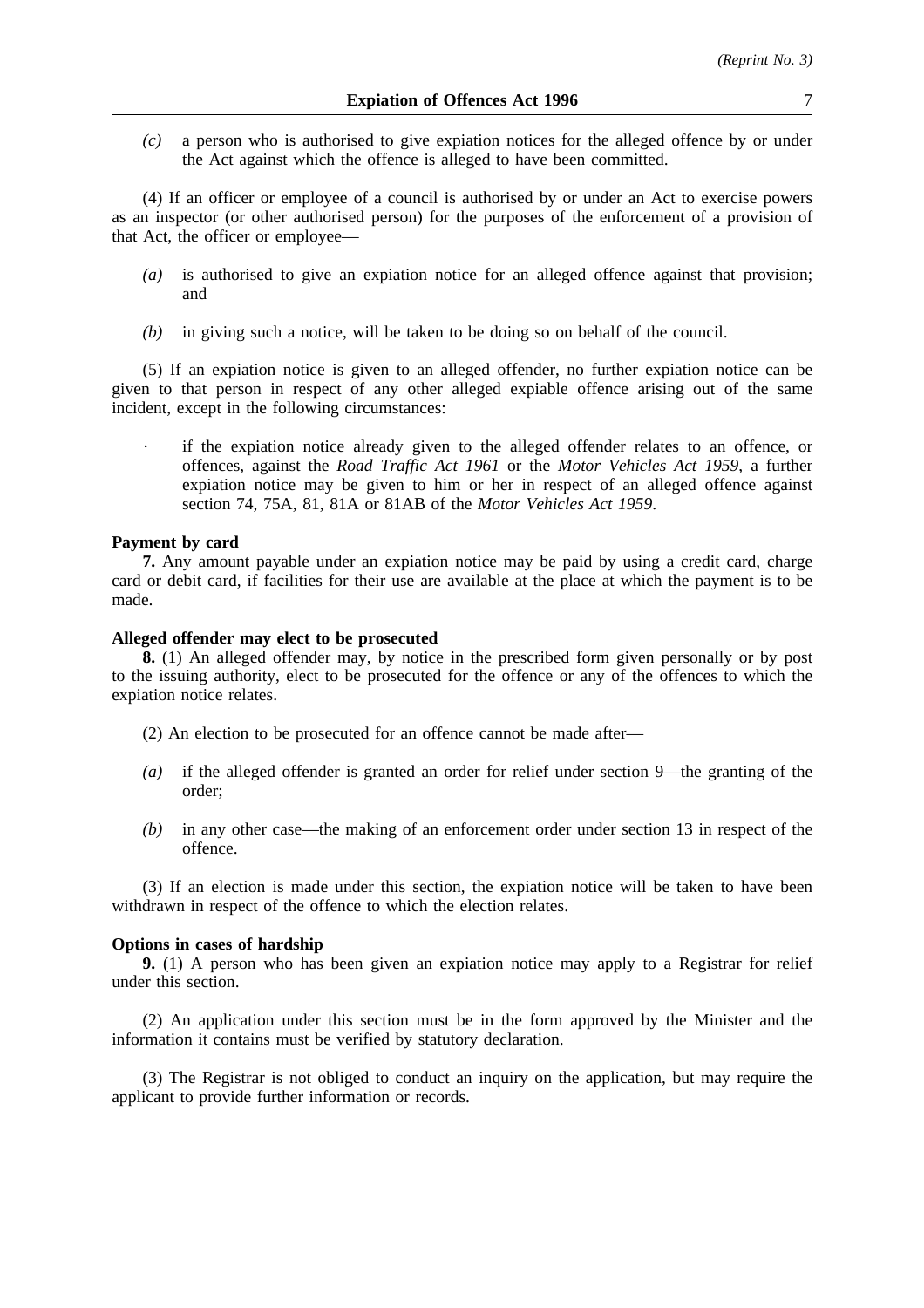(4) If the Registrar is satisfied that the applicant or his or her dependants would suffer hardship if the expiation fee under the notice were to be paid in full, the Registrar may make an order permitting the applicant—

- *(a)* to pay the fee to the Registrar in instalments; or
- *(b)* an extension of time (not exceeding 6 months) within which to pay the fee.

(5) For the purposes of making an order under this section, the Registrar may aggregate the fees under any number of expiation notices given to the alleged offender, whether by the same issuing authority or not.

- (6) The Registrar—
- *(a)* cannot make an order for relief if an enforcement order has been made under this Act in respect of the expiation notice; and
- *(b)* cannot make an order for payment by instalments if the amount of the expiation fee (or the total amount of fees when aggregated) is less than \$50; and
- *(c)* should not grant an extension of time to pay if the alleged offender is, without the offender or his or her dependants suffering hardship, able to pay the due amount in instalments of a reasonable amount.

\*\*\*\*\*\*\*\*\*\*

- (9) The Registrar must, on making a decision on an application for relief—
- *(a)* give the applicant, personally or by post, written notice of the decision; and
- *(b)* if an order for relief is made, give written notice of the order to the relevant issuing authority.
- (10) A decision of a Registrar made on an application for relief is not subject to appeal.

(11) An order under this section remains in force until discharged or cancelled, despite the fact that the time for commencement of a prosecution for the offence or offences to which the order relates has expired.

(12) If a person contravenes or fails to comply with an order under this section, a Registrar may, by notice in writing given personally or by post to that person, cancel the order.

(13) If an order for payment of an amount in instalments is cancelled, the whole of the balance of the amount becomes liable to enforcement action under this Act.

(14) The Registrar must give written notice of the cancellation to the relevant issuing authority.

(15) If a person complies with an order for payment in instalments, or pays to a Registrar at any time the amount then outstanding, the order is discharged and the offence, or offences, to which it related will be taken to be expiated.

*[Note: The Criminal Injuries Compensation Act 1978 s. 13(5) provides that an offence is not expiated until the levy imposed by that Act is paid.]*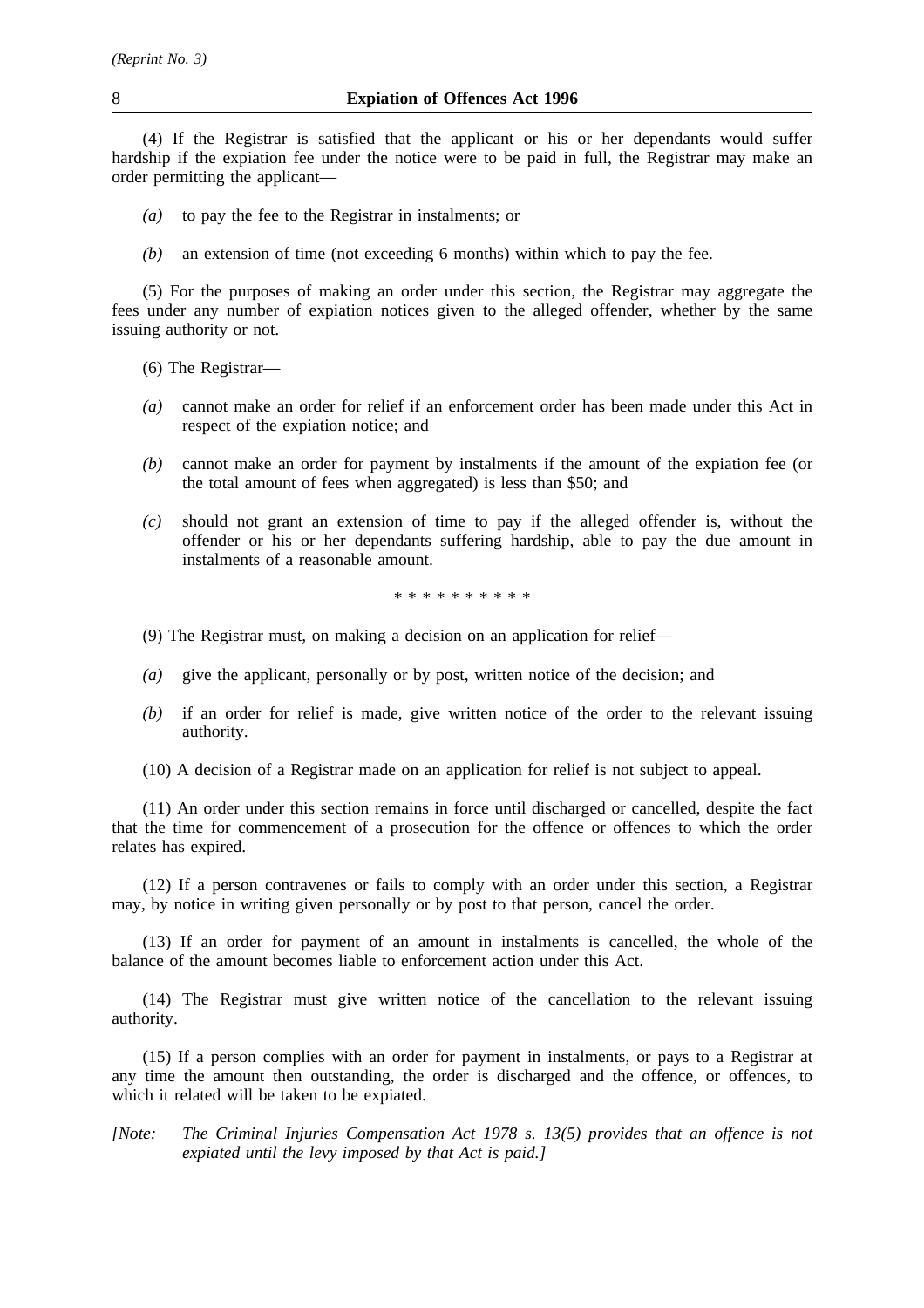\*\*\*\*\*\*\*\*\*\*

(17) A Registrar must give written notice of the discharge of an order under this section to the relevant issuing authority.

\*\*\*\*\*\*\*\*\*\*

#### **Review of cancellation of order for relief**

**10.** (1) A decision of the Registrar to cancel an order for relief is not subject to appeal, but the person the subject of the order may apply to the Court for a review of the decision within 30 days of being given notice of the cancellation.

(2) The Court may entertain an application made out of time if it thinks that good reason exists for doing so.

(3) The Court is not obliged to conduct an inquiry on the application, but may require the applicant to provide further information or records.

- (4) The Court, after reviewing the decision of the Registrar, may—
- *(a)* confirm the decision;
- *(b)* revoke the decision;
- *(c)* make any ancillary order.
- (5) A decision of the Court made on a review is not subject to appeal.

#### **Expiation reminder notices**

**11.** (1) If, by the end of the expiation period, an alleged offender has neither paid the expiation fee nor been granted relief under this Act, the issuing authority must, before it takes any action under this Act to enforce the expiation notice, send an expiation reminder notice, in the prescribed form, to the alleged offender by post.

*[Note: Certain other Acts and regulations (e.g., the Local Government Act 1934 s. 789D and the Road Traffic Act 1961 s. 174A) require that the expiation reminder notice sent to the registered owner of a motor vehicle must be accompanied by a notice relating to the question of whether the owner was the driver at the time of the alleged offence.]*

(2) No enforcement action can be taken under this Act in respect of an expiation notice until 14 clear days have elapsed from the date of the reminder notice.

(3) If a reminder notice is given to an alleged offender, the prescribed reminder notice fee will be added to the unpaid expiation fee and, for the purposes of this Act, forms part of that fee.

(4) The prescribed reminder notice fee may consist of two components—

- *(a)* one being a prescribed amount payable in every case; and
- *(b)* the other being an amount attributable to costs and expenses of a prescribed class (if any) incurred in relation to the matter.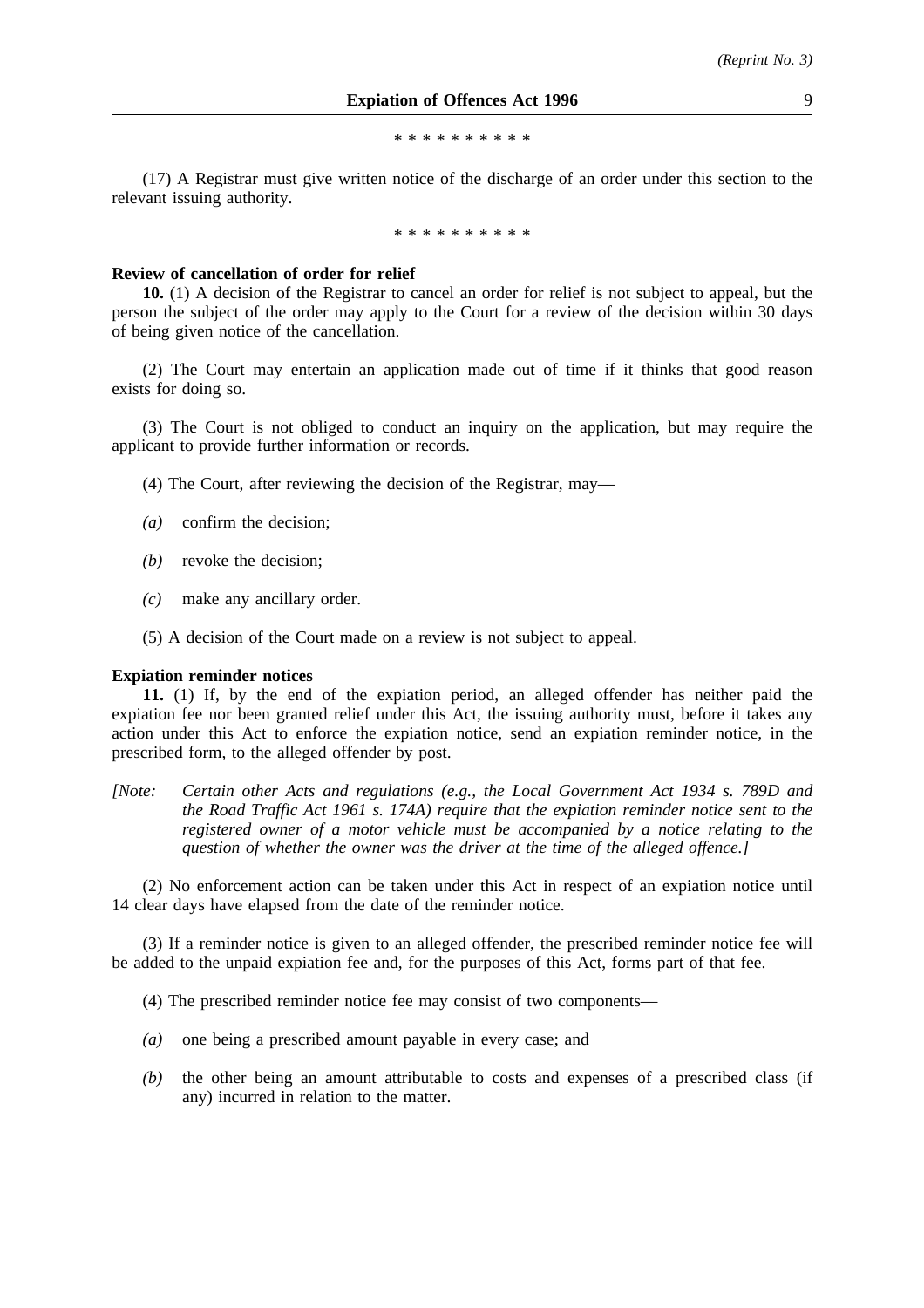## **Late payment**

**12.** The issuing authority may accept late payment of an expiation fee (together with the levy under the *Criminal Injuries Compensation Act 1978*) at any time before an enforcement order is made under this Act.

# **Enforcement procedures**

**13.** (1) An expiation notice may be enforced against the alleged offender by the issuing authority by sending to the Registrar a certificate that contains the prescribed particulars relating  $t_0$ 

- *(a)* the alleged offender; and
- *(b)* the offence or offences that remain unexpiated; and
- *(c)* the amount payable under the notice; and
- *(d)* compliance by the authority with the requirements of this Act and any other Act.

(2) Subject to subsection (3), a Registrar may make an order against a person for enforcement of an expiation notice if the Registrar—

- *(a)* has received a certificate under subsection (1); or
- *(b)* has cancelled an order for relief.

(3) The Registrar—

- *(a)* cannot make an order pursuant to subsection (2)*(a)* if the time for commencement of a prosecution against the person for the unexpiated offence or offences has expired; but
- *(b)* may make an order pursuant to subsection (2)*(b)* despite the fact that the time for commencement of a prosecution against the person for the unexpiated offence or offences has expired, provided that the enforcement order is made—
	- (i) within 30 days of the cancellation; or
	- (ii) if an application for review of the cancellation has been lodged—within 30 days of the application being dismissed or withdrawn.

(4) A Registrar is not required to conduct a hearing for the purposes of making an enforcement order.

(5) The costs of making an enforcement order will be included in the order.

- (6) On an enforcement order being made—
- *(a)* the alleged offender will be taken to have been convicted by the Court on that day of the offence or offences to which the order relates; and
- *(b)* the order will be taken to be an order of the Court imposing a fine of an amount equivalent to the unpaid expiation fee and is enforceable under the *Criminal Law (Sentencing) Act 1988* accordingly; and
- *(c)* the Registrar must cause a copy of the order to be given personally or by post to the alleged offender.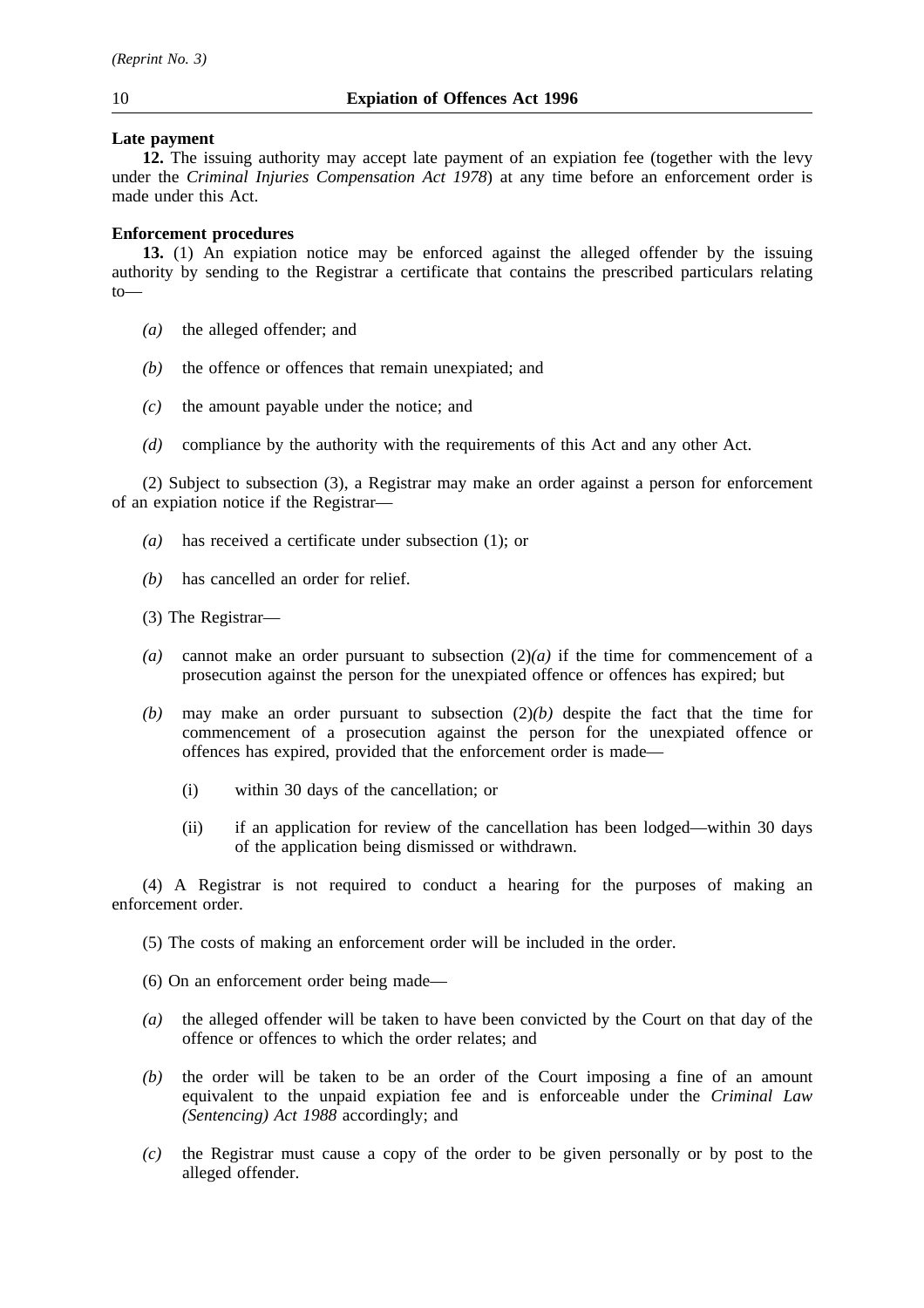## **Enforcement orders are not subject to appeal but may be reviewed**

**14.** (1) An enforcement order is not subject to appeal, but the person liable under the order may apply to the Court for a review of the order within 30 days of being given notice of the order.

(2) The Court may entertain an application made out of time if it thinks good reason exists for doing so.

(3) An application can only be made on the ground that—

- *(a)* the expiation notice should not have been given to the applicant in the first instance; or
- *(b)* the procedural requirements of this Act or any other Act were not complied with; or
- *(c)* the applicant failed to receive a notice required by this Act or any other Act; or
- *(ca)* the issuing authority failed to receive—
	- (i) a notice sent to the authority by the applicant electing to be prosecuted for the offence; or
	- (ii) a statutory declaration or other document sent to the authority by the applicant in accordance with a notice required by law to accompany the expiation notice or expiation reminder notice; or
- *(d)* the applicant has expiated the offence, or offences, under the notice; or
- *(e)* the amount shown as due under the order has not taken into account the payment of an instalment.
- (4) The Court, after conducting a review of an enforcement order, may—
- *(a)* confirm the order;
- *(b)* vary or revoke the order;
- *(c)* make any ancillary order.

(5) If the Court revokes an enforcement order, any subsequent order made under Division 3 of Part 9 of the *Criminal Law (Sentencing) Act 1988* will be taken to have been revoked.

(5a) Despite any other provision of this Act, if the Court revokes an enforcement order on a ground referred to in subsection (3)*(b)*, *(c)* or *(ca)*, the following provisions apply:

- *(a)* if the period of 1 year from the date of commission of the alleged offence, or offences, has not expired, the applicant will be taken to have been given an expiation notice by the issuing authority in respect of the alleged offence, or offences, for the first time on the day on which the order was revoked; and
- *(b)* the expiation notice will also be taken to have been issued on that day; and
- *(c)* the time within which a prosecution can be commenced for the alleged offence, or offences, will (for the purposes of this Act or any other Act) accordingly be taken to run from that day despite the fact that it may have already otherwise expired.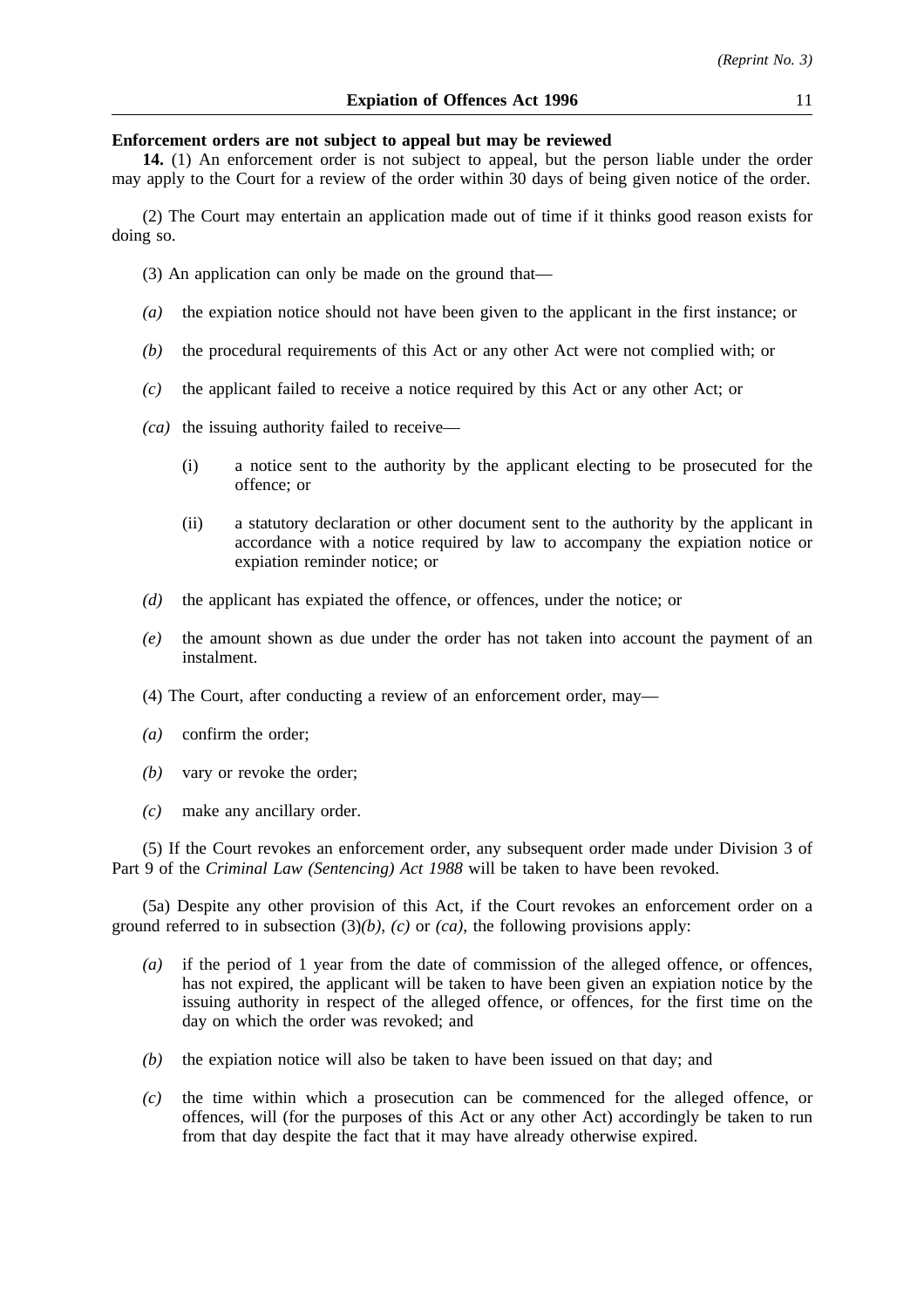(6) A decision of the Court made on a review of an enforcement order is not subject to appeal by the person liable under the order (but nothing in this section affects the person's right of appeal against the conviction of the offence or offences to which the order relates).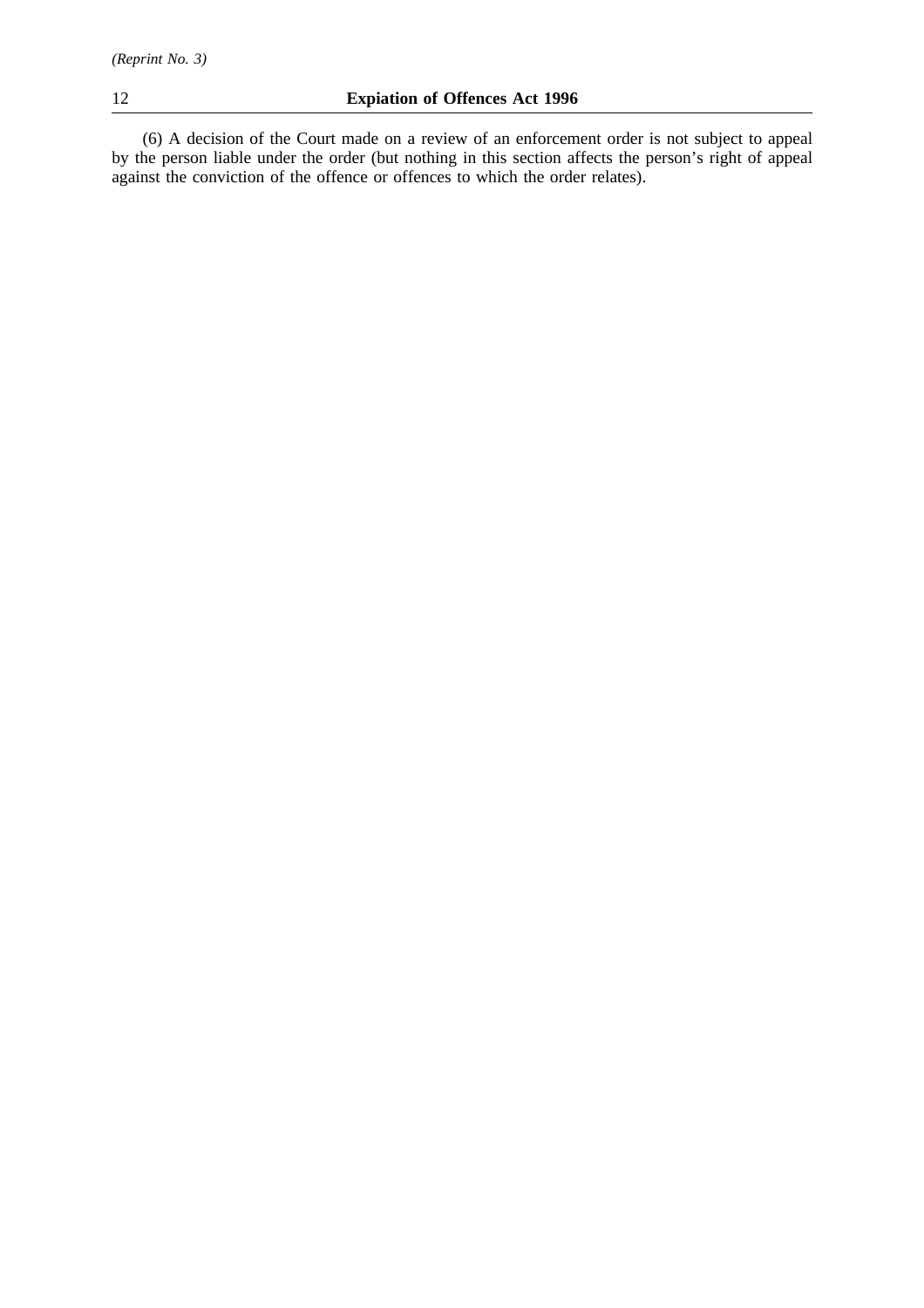## **Effect of expiation**

**15.** (1) Subject to this Act, if the offence, or offences, to which an expiation notice relates are expiated in accordance with this Act, the alleged offender is not liable to prosecution for that offence or those offences or any other expiable offence arising out of the same incident.

(2) Subject to this Act, if an expiation notice is given in respect of an offence, or offences, arising out of the use of a motor vehicle and that offence, or those offences, are expiated in accordance with this Act, no person is liable to prosecution for that offence, or those offences, or any other expiable offence arising out of the same incident except for an offence that is the subject of another expiation notice.

*[Note: The Criminal Injuries Compensation Act 1978 s. 13(5) provides that an offence is not expiated until the levy imposed by that Act is paid.*

> *Section 6(5) of this Act provides for the giving of further expiation notices for offences arising out of the same incident in certain circumstances.]*

 $(3)$  If—

- *(a)* an expiation notice relates to more than one offence; and
- *(b)* the alleged offender expiates one or more of those offences but not all of them,

the alleged offender is liable to prosecution for any offence that is not expiated.

- (4) The expiation of an offence under this Act (or an application for relief under this Act)—
- *(a)* does not constitute an admission of guilt or of any civil liability; and
- *(b)* will not be regarded as evidence tending to establish guilt or any civil liability; and
- *(c)* cannot be referred to in any report furnished to a court for the purposes of determining sentence for any offence.

(5) However, if anything seized under an Act in connection with the alleged offence would be liable to forfeiture in the event of a conviction, that thing is, on expiation of the alleged offence under this Act, forfeited to the Crown.

## **Withdrawal of expiation notices**

**16.** (1) The issuing authority may withdraw an expiation notice with respect to all or any of the alleged offences to which the notice relates if—

- *(a)* the authority is of the opinion that the notice should not have been given with respect to the offence, or offences; or
- *(b)* the authority decides that the alleged offender should be prosecuted for the offence, or offences.

(2) An expiation notice may be withdrawn under subsection (1) despite payment of an expiation fee or an instalment, but in that event the amount paid must be refunded.

(3) However, an expiation notice cannot be withdrawn for the purposes of prosecuting the alleged offender for an offence if—

*(a)* an enforcement order has been made under this Act in respect of the offence; or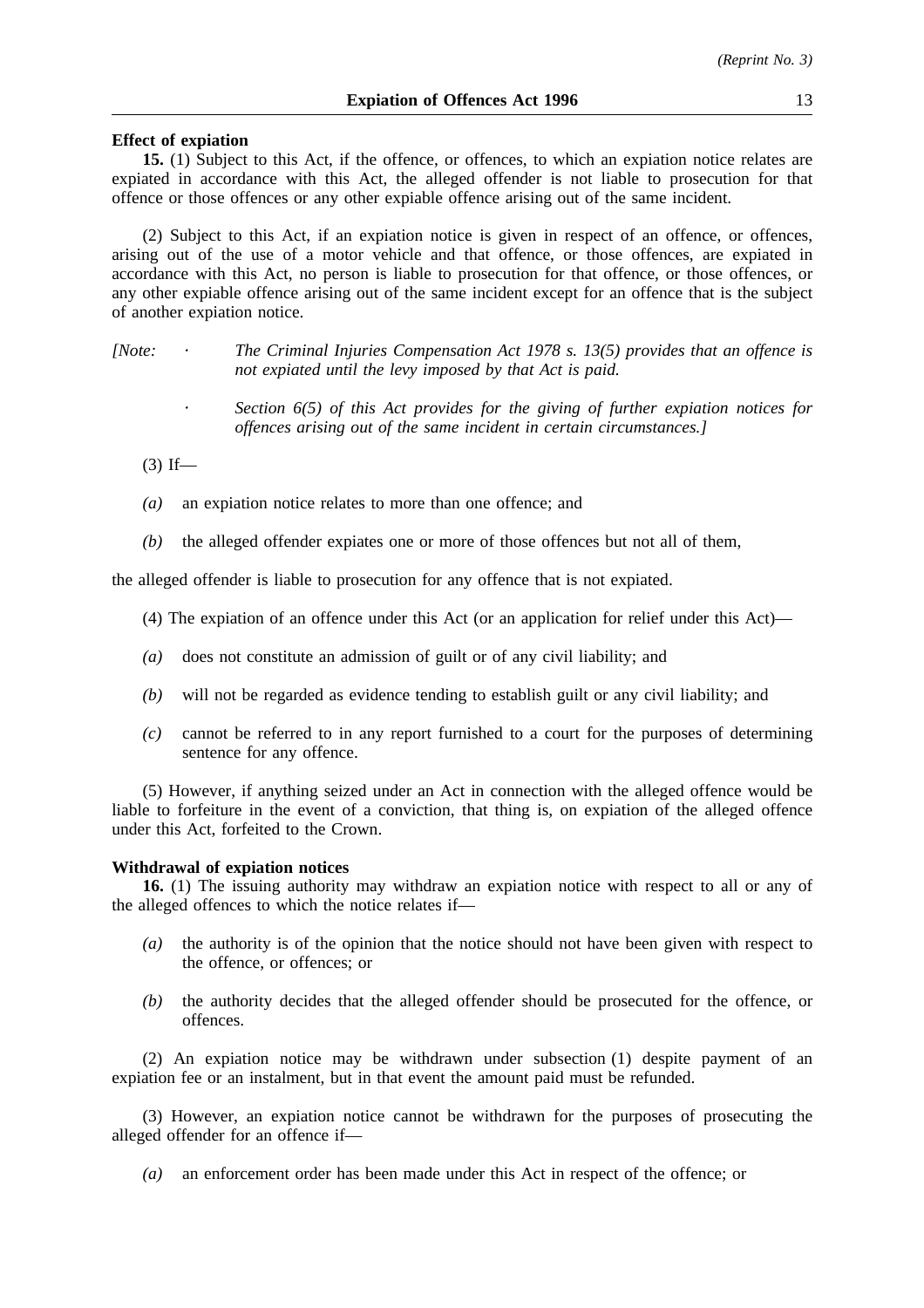- $(b)$ 
	- (i) in the case of a notice issued before the commencement of Part 6 of the *Statutes Amendment (Fine Enforcement) Act 1998*—the period of 90 days from the date of the notice has expired;
	- (ii) in the case of a notice issued after that commencement—the period of 60 days from the date of the notice has expired.

\*\*\*\*\*\*\*\*\*\*

(5) If an expiation notice is withdrawn under subsection (1), a prosecution for an offence to which the notice related may be commenced, but the fact that the defendant paid an expiation fee or an instalment or applied for relief under this Act is not admissible in those proceedings as evidence against the defendant.

(6) Subject to subsection (7), the issuing authority must withdraw an expiation notice if it becomes apparent that the alleged offender did not receive the notice until after the expiation period, or has never received it, as a result of error on the part of the authority or failure of the postal system.

(7) An expiation notice cannot be withdrawn under subsection (6) if the alleged offender has paid the expiation fee or any instalment or other amount due under the notice.

- (8) If an expiation notice is withdrawn under subsection (6)—
- *(a)* the issuing authority must, if a certificate has been sent to the Court under section 13 for enforcement of the notice, inform the Court of the withdrawal of the notice; and
- *(b)* any enforcement order made under this Act in respect of the notice and all subsequent orders made under Division 3 of Part 9 of the *Criminal Law (Sentencing) Act 1988* will be taken to have been revoked; and
- *(c)* the issuing authority may, if the period of 1 year from the date of commission of the alleged offence, or offences, to which the notice related has not expired, give a fresh expiation notice to the alleged offender; and
- *(d)* the issuing authority cannot prosecute the alleged offender for an alleged offence to which the withdrawn notice related unless the alleged offender has been given a fresh expiation notice and allowed the opportunity to expiate the offence; and
- *(e)* the time within which a prosecution can be commenced for an alleged offence to which the fresh expiation notice relates will (for the purposes of this Act or any other Act) be taken to run from the day on which the alleged offender is given that notice, despite the fact that the time for commencement of the prosecution may have already otherwise expired.

(9) The withdrawal of an expiation notice under this section is effected by giving written notice of the withdrawal, personally or by post, to the person to whom the expiation notice was given.

## **Application of payments**

**17.** (1) Unless a contrary intention is indicated in a particular Act and subject to subsection (2), money received by way of expiation fees will be paid into the Consolidated Account.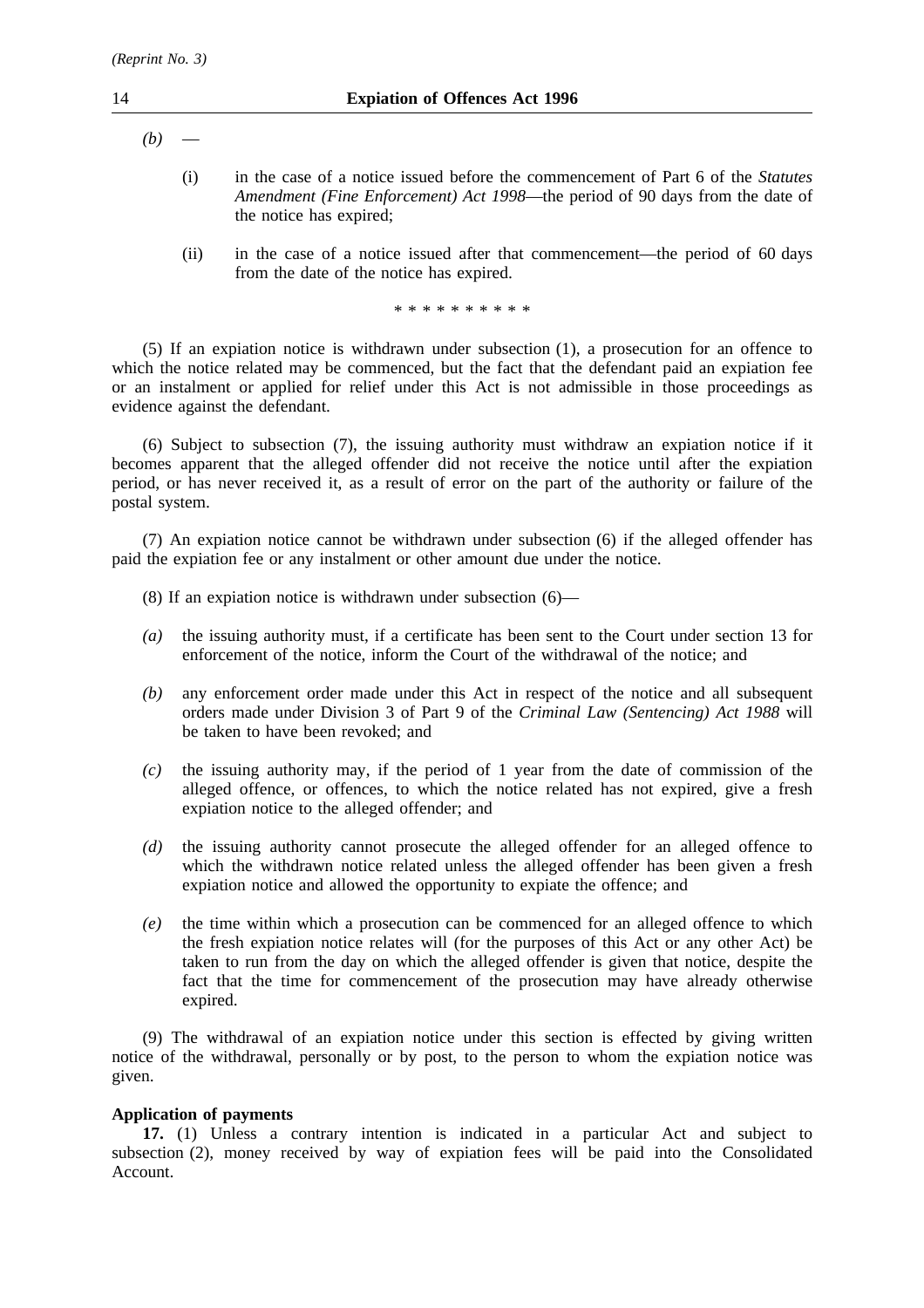(2) Subject to subsection (3), a statutory authority or council is entitled to any expiation fee paid under this Act pursuant to an expiation notice, or recovered on enforcement of an expiation notice, that was issued by or on behalf of the authority or council.

(3) If an expiation notice is issued by or on behalf of a statutory authority or council as a result of the reporting of an offence by a member of the police force or other officer of the Crown, half of the amount of any expiation fee paid pursuant to the notice or recovered on enforcement of the notice must be paid into the Consolidated Account.

## **Giving of certain notices and certificates**

**18.** Where a written notice is to be given under this Act by a Registrar to an issuing authority, or an enforcement certificate is to be sent by an issuing authority to a Registrar, the notice or certificate may be given or sent in an electronic form that is acceptable to the recipient, provided that a printed copy of the notice or certificate can be produced if required.

## **Exercise of Registrar's powers**

**18A.** (1) The Manager, Penalty Management may direct that powers vested in a Registrar under this Act are exercisable by a person who is an authorised officer under the *Criminal Law (Sentencing) Act 1988*.

- (2) A direction under this section—
- *(a)* must be by instrument in writing; and
- *(b)* may be absolute or conditional; and
- *(c)* does not derogate from the power of a Registrar to act in any matter; and
- *(d)* is revocable at will by the Manager.

## **Non-derogation**

**19.** This Act does not derogate from the provisions of any other Act that relate to the expiation of offences.

## **Regulations**

**20.** The Governor may make such regulations as are contemplated by this Act, or as are necessary or expedient for the purposes of this Act.